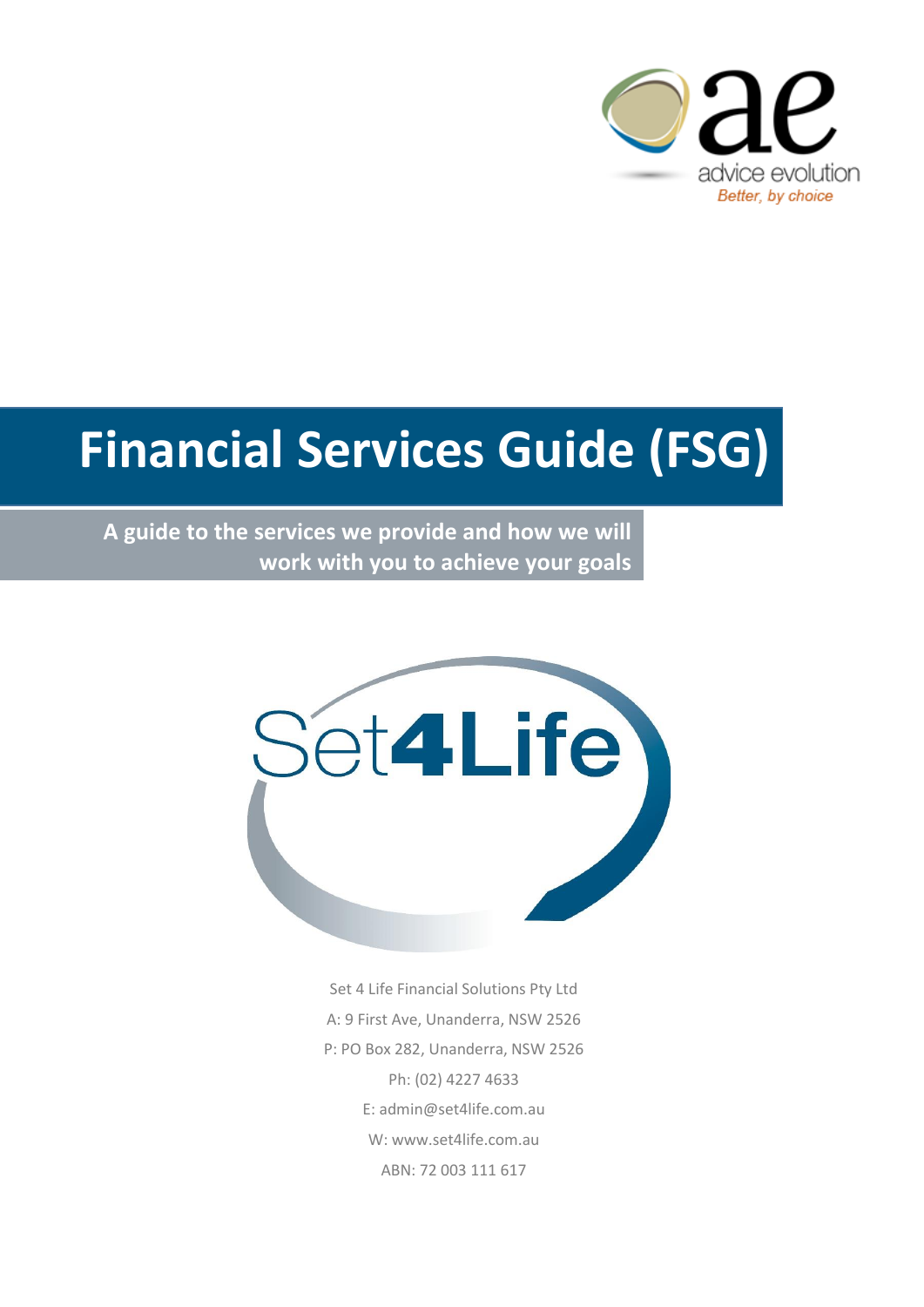### **Important**

Before we provide you with financial advice, you should read this Financial Services Guide (FSG). It contains the following important information to help you decide whether to use our services:

- Who we are:
- Advice we provide;
- How we are paid;
- Who to contact if you have a complaint.

#### **Lack of Independence Disclosure**

Advice Evolution is owned by advisers and has an open approved products list, however, as we continue to be paid commissions for life insurance products and receive fees based on the asset value of some investments we must disclose this lack of independence.

### **About our Practice**

Set 4 Life Financial Solutions Pty Ltd, corporate authorised representative (CAR), number 235555, trading as Set 4 Life Financial Solutions Pty Ltd, is authorised to provide financial services on behalf of Advice Evolution Pty Ltd.

We are a leading financial services provider. Our business was established by Robert Groznik in 1995 and our office is located in Unanderra. Set 4 Life Financial Solutions Pty Ltd offers comprehensive financial planning advice to assist clients develop a structured financial plan that helps them achieve their lifetime goals, "frequently our clients' lifetime goal is financial freedom and financial security".

Set 4 Life Financial Solutions Pty Ltd has developed a reputation for explaining financial concepts simply and clearly. We will provide you with strategies that allow you to take control of your own financial future and build relationships with you and your family to secure each generation's financial well-being.

#### **Set 4 Life Financial Solutions Pty Ltd**

Address: 9 First Avenue, Unanderra NSW 2526 | Postal: PO Box 282 Unanderra NSW 2526 | Phone: (02) 4227 4633 Email: admin@set4life.com.au | Website: www.set4life.com.au

## **About our Team**

Attached to this document is a profile for your adviser. The adviser profile provides information about their contact details, qualifications, experience and any memberships they may hold.

#### **Why you should choose Set 4 Life Financial Solutions**

We aim to provide personalised and responsible advice suited to your objectives and believe that sound advice and planning is the key to improving your financial position.

We undertake continuous professional development, to keep us up to date with all applicable legislative, strategy and product changes.

We have access to technical, risk and investment research professionals who provide us with additional analysis on strategies and products that become available.

We will help you determine your goals and weigh up different investment strategies to achieve them.

Most importantly, we turn your thoughts into action. There are no secret formulas for achieving financial security. We work with you to get the basics right and ensure you have a plan to achieve your goals over time.

#### **Approved Products**

Advice Evolution Pty Ltd maintains a broad product approved list, containing investment and insurance products that have been researched by at least 2 research houses.

#### **Transaction Services**

If you would like us to help you complete a particular transaction without our advice, we can take your instructions and arrange for the transaction to be completed without providing any.

It is important to understand that in these circumstances we will generally ask you to confirm your instructions in writing and to sign a letter that acknowledges you have declined our offer of advice as well as understand the risks of a transaction service. You will be provided with a copy of the letter for your own records

#### **Documents you may receive**

Our advice will be provided to you in a financial plan, known as a Statement of Advice (SOA). The financial plan contains a summary of your goals, our strategies and financial product recommendations to achieve your goals. It also provides you with detailed information about the fees, costs and other benefits we will receive as a result of the advice we have provided.

We will keep a record of any further advice we provide. You may request a copy by contacting our office.

You will also receive a Product Disclosure Statement (PDS) if we have recommended you invest in or purchase a financial product. The PDS contains key features of the recommended product, significant benefits, risks and the fees you pay the product provider to professionally manage your investment or insurance.

You may also receive an ongoing or Annual agreement which will outline how we monitor your strategy and portfolio and make sure they are the best available to achieve your goals.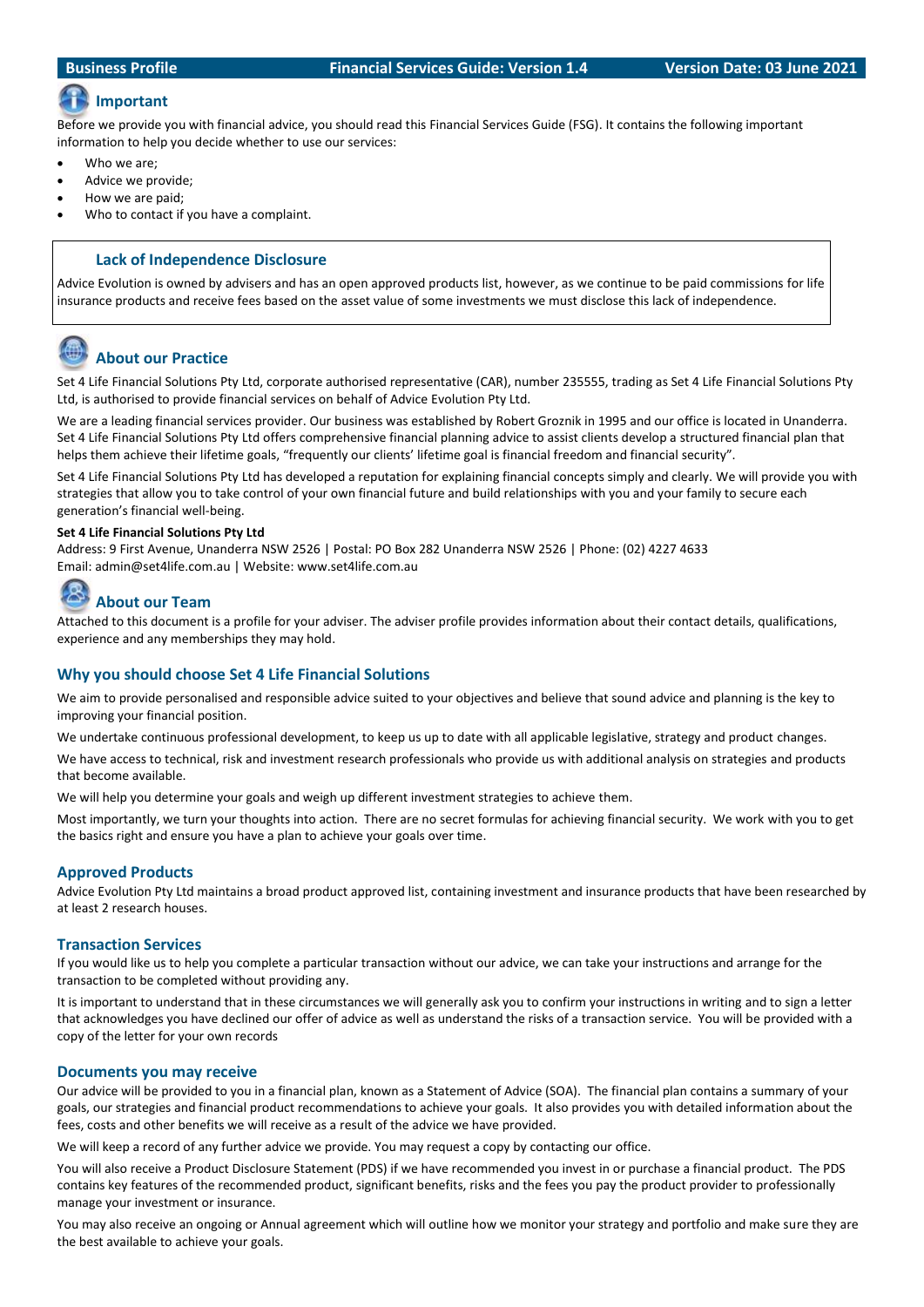You should read any warnings contained in your financial plan, the PDS or IDPS guides carefully before making any decision relating to a financial strategy or product.

You can contact us with any questions relating to your financial products. You should read any warnings contained in your financial plan, the PDS or IDPS guides carefully before making any decision relating to a financial strategy or product.

You can contact us with any questions relating to your financial products.

#### **Our financial planning process**

Everyone has different circumstances, needs and goals. We treat every client as an individual, but follow a defined financial planning process, to make sure you know what to expect from us.



**Identifying where you want to be >** We help you identify your financial and lifestyle goals and explain the services we offer to help you achieve them. The type of advice you need could depend on your life stage, the amount of money you want to invest and the complexity of your affairs. We will help you to identify the range of issues that need to be addressed to meet your goals. You can then decide whether you want our advice to meet a single need or a broad range of issues.

**Considering opportunities and risks >** Good personal advice starts with having an understanding of your current situation. We take a close look at your current financial situation – assets, debts, income, expenses and insurance, and explore the options you could use to reach your goals.

**Bridging the gap >** Based on the research we have conducted, we will recommend a strategy to bridge the gap between where you are now and where you want to be.

**Bringing your plan to life >** We work closely with you to implement your financial plan. We help you to complete any necessary paperwork and are available to attend meetings with your accountant solicitor so that your strategy is implemented efficiently.

**Staying on track with regular annual or ongoing advice >** Time goes on and circumstances and needs change. The final step in our advice process ensures your financial plan remains on track, by providing you with regular ongoing or annual advice.

We will design an annual or ongoing service program so your plan remains up to date.

# **Fees**

The fees charged for our advice are designed to be fair and clear. Our advice fees may include charges for the following advice services:

**Consultation Fee >** You may be charged \$330 for a consultation if applicable.

**Advice Fee >** The advice fee covers the cost of researching and preparing your financial plan. The price can be a flat fee with an additional performance or risk margin depending on the size and complexity of the advice.

**Advice implementation >** The advice implementation fee covers the administrative time spent implementing the recommended strategies and products. This cost will be calculated on the estimated time to complete the task.

**Annual or Ongoing advice –** This is the fee for the Annual or ongoing advice, it will cover the cost to keep your strategy and investments current and up to date as well as any services provided by the practice. This will be a separate document provided at the time of the advice.

#### *Life Insurance Payments*

*> Initial commission –* One off commission that is paid at the inception of insurance policy. This can range from 11% to 66% of initial premium paid. (Paid by the product issuer)

*>Ongoing commission –* This is a part of the product provider's ongoing charges and is paid every year that the insurance policy is retained. (Paid by the product issuer)

Advice Evolution Pty Ltd will receive commission directly from the product provider and is based on a percentage of the insurance premium paid. Commissions are deducted from the premium by the product provider so are not paid directly by you.

Your advice fees will be calculated at the time we provide you with personal advice. Your SOA will outline the advice fees and any commission inclusive of GST.

**Payment Method & Frequency >** We offer you the following payment terms:

- BPay, direct debit (credit card or savings), cheque, or Deduction from your investment
- Annual or ongoing advice fees may be deducted as an annual instalment or in monthly or quarterly instalments.
- Annual or ongoing advice fees may increase each year in line with the Consumer Price Index (CPI) or by a fixed amount or percentage each year.

The specific amount will be agreed to by you and outlined in our annual or ongoing advice agreement. Please refer to the annual or ongoing agreement for detailed information on the type of fees charged.

#### **Other benefits Set 4 Life Financial Solutions Pty Ltd may receive**

Advice Evolution, its advisers, or any related bodies do not have any relationships or associations with any product issuer that could be expected to influence the provision of financial services.

#### **About Advice Evolution Pty Ltd**

Advice Evolution Pty Ltd has approved the distribution of this FSG.

#### **Advice Evolution Pty Ltd ABN 66 137 858 023 | Australian Financial Services Licence 342880**

Address: Suite 302, 20 Bungan Street, MONA VALE NSW 2103 | Website: www.adviceevolution.com.au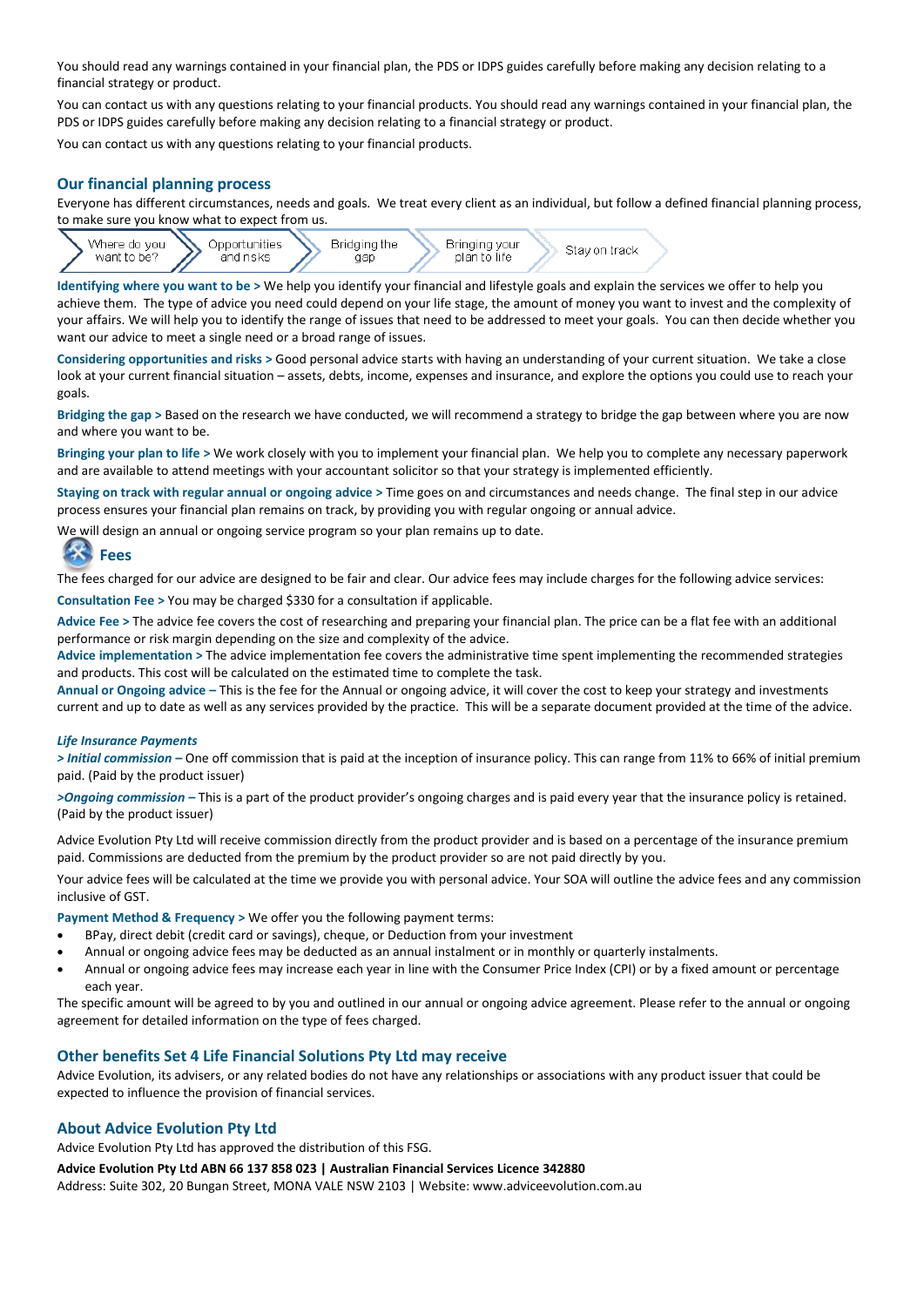#### **Privacy and Disclosure**

Your privacy is important to us. To learn more about our collection and handling of your personal information and for details on how to access our Privacy Policy, please refer below.

Another financial adviser may be appointed to you if your financial adviser leaves Advice Evolution or if your financial adviser is unable to attend to your needs due to an extended absence from the business. In these circumstances, Advice Evolution will write to you advising of the change. Your personal information will be passed on to the new financial adviser.

If you choose to appoint a new financial adviser, your new adviser will be provided access to your policy information. They will be responsible for providing you with annual or ongoing advice relating to those policies and all future advice fees deducted from the policy/(ies) will be paid to your new adviser.

As part of the financial planning process, we need to collect information about you. Where possible we will obtain that information directly from you, but if authorised by you we may also obtain it from other sources such as your employer or accountant. If that information is incomplete or inaccurate, this could affect our ability to fully or properly analyse your needs, objectives and financial situation, so our recommendations may not be completely appropriate or suitable for you.

We are also required under the *Anti-Money-Laundering and Counter-Terrorism Financing Act (AML/CTF) 2006* to implement client identification processes. We will need you to present identification documents such as passports and driver's licences in order to meet our obligations.

We keep your personal information confidential, and only use it in accordance with our Privacy Policy. Some of the ways we may use this information are set out below:

- Your financial adviser and Advice Evolution may have access to this information when providing financial advice or services to you;
- Your financial adviser may, in the future, disclose information to other financial advisers, brokers and those who are authorised by Advice Evolution to review customers' needs and circumstances from time to time.

Your information is only disclosed to other parties as are necessary for us to provide our services to you. Other parties may include fund managers, life companies, other Licensees and related parties who provide services to us. In certain situations, some of the parties that we share information with may be in, or have operations in, other countries. This means that your information might end up stored or accessed in overseas countries.

When we send your personal information to overseas recipients, we make sure appropriate data handling and security arrangements are in place. In all such cases, we commit to making reasonable enquiries to ensure that these organisations comply with their local privacy legislation where such legislation is comparable to the Australian legislation and to comply with the key components of Australian Privacy legislation in cases where their local legislation is considered inadequate or non-existent. In addition, we will disclose your information where we are required to by law.

- Your information may be used to provide ongoing information about opportunities that may be useful or relevant to your financial needs through direct marketing (subject to your ability to opt-out as set out in the Advice Evolution Privacy Policy);
- Your information may be disclosed as required or authorised by law and to anyone authorised by you.
- Your financial adviser and Advice Evolution will continue to take reasonable steps to protect your information from misuse, loss, and unauthorised access, modification or improper disclosure. You can request access to the information your adviser or Licensee holds about you at any time to correct or update it as set out in the Advice Evolution Privacy Policy. The Advice Evolution Privacy Policy also contains information about how to make a complaint about a breach of the *Australian Privacy Principles*. For a copy of Advice Evolution's Privacy Policy visit www.adviceevolution.com.au or you can contact us.

#### **Professional indemnity insurance**

Professional indemnity insurance is maintained by Advice Evolution Pty Ltd to cover advice, actions and recommendations which have been authorised by Advice Evolution Pty Ltd and provided by your adviser. The insurance satisfies the requirements imposed by the Corporations Act 2001 and financial services regulations.

### **What should you do if you have a complaint?**

If you have any complaints about the services provided to you, you should take the following steps:

- Contact your financial adviser and tell them about your complaint.
- If your complaint is not satisfactorily resolved within three days, please contact Advice Evolution Pty Ltd on (02) 9997 6787 or put your complaint in writing and send it to:

Advice Evolution Pty Ltd Attention: Complaints Case Manager Advice and Licensing

Suite 302, 20 Bungan Street,

MONA VALE NSW 2103

Advice Evolution Pty Ltd will try to resolve your complaint quickly and fairly. If your complaint has not been resolved satisfactorily, you may lodge a complaint with the Australian Financial Complaints Authority (AFCA):

Website[: www.afca.org.au](http://www.afca.org.au/) Email: [info@afca.org.au](mailto:info@afca.org.au) Phone:1800 931 678 (free call) In writing to: Australian Financial Complaints Authority GPO Box 3, Melbourne VIC 3001

Time limits may apply to complain to AFCA and so you should act promptly or otherwise consult the AFCA website to find out if or when the time limit relevant to your circumstances expires.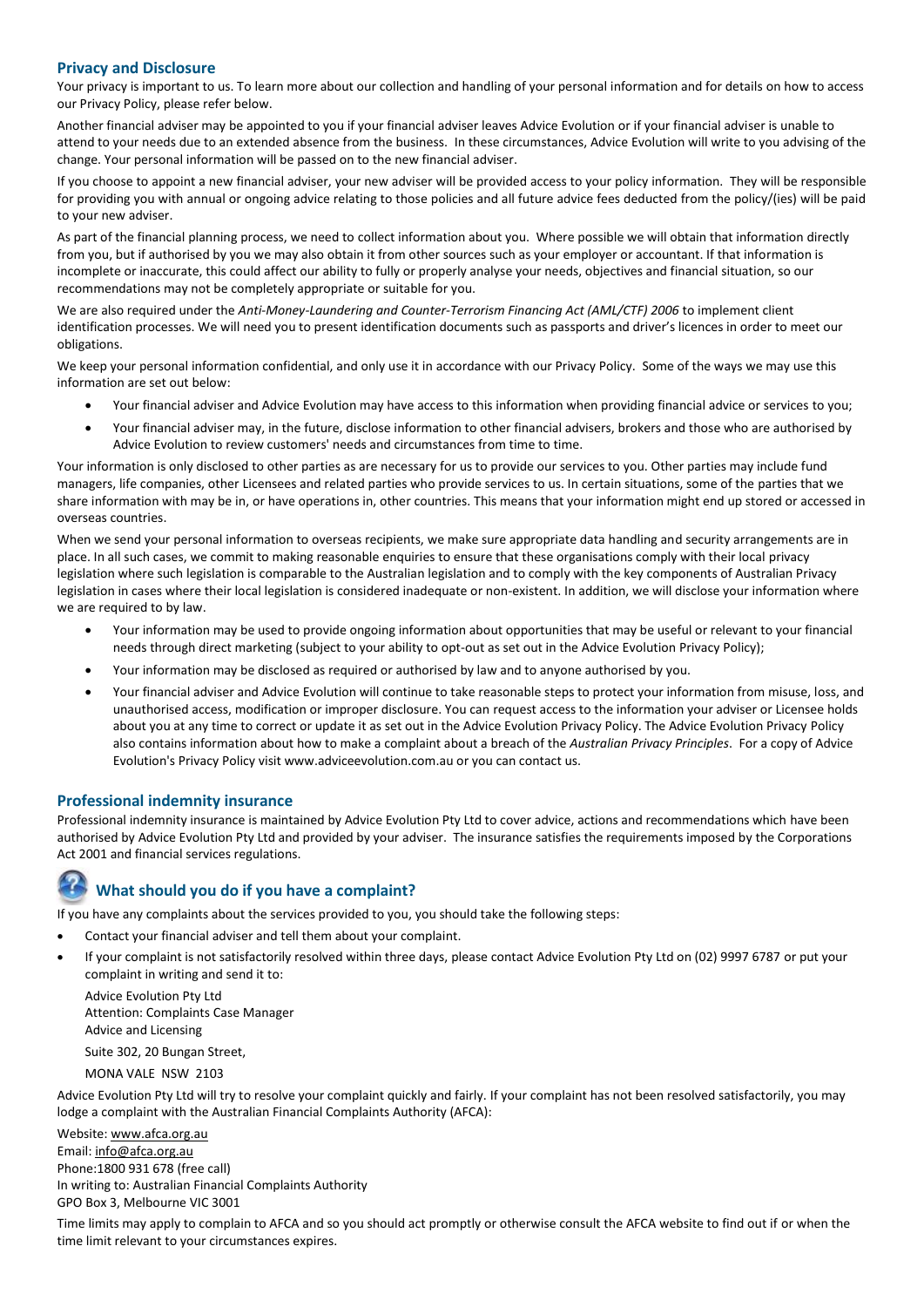#### **Adviser Profile Financial Services Guide: Version 1.4 Version Date: 03 June 2021**

# **About Wayne Groznik**

Your financial adviser, Wayne Groznik (ASIC number 469078), is an authorised representative of Advice Evolution Pty Ltd. Email address: wayne@set4life.com.au

**Education and Qualifications:** Advanced Diploma in Financial Planning (ADFP), Justice of the Peace (JP), FASEA exam completed.

**Experience:** With 8+ years industry experience, Wayne adds most value for his clients in the areas of Self-Managed Superannuation Funds, Retirement Planning, Risk Management & Investment Strategies.

**Memberships:** Association of Financial Advisers (AFA), Tax Practitioners Board (TPB)

# **About Robert Groznik**

Your financial adviser, Robert Groznik (ASIC number 235946), is an authorised representative of Advice Evolution Pty Ltd. Email address: rob@set4life.com.au

**Education and Qualifications:** Advanced Diploma in Financial Planning (ADFP), Registered Tax Agent, FASEA exam completed. **Experience:** With 26+ years industry experience, Rob adds most value for his clients in the areas of Self-Managed Superannuation Funds, Retirement Planning, Risk Management & Investment Strategies.

**Memberships:** Financial Planning Association of Australia (FPA), Tax Practitioners Board (TPB)

# **About Jason Burnell**

Your financial adviser, Jason Burnell (ASIC number 1003668), is an authorised representative of Advice Evolution Pty Ltd. Email address: jason@set4life.com.au

**Education and Qualifications:** Certified Financial Planner (CFP®), Masters of Commence Financial Planning (MComm FP), Diploma & Advanced Diploma in Financial Services - AdvDip(FP), FASEA exam completed.

**Experience:** With 15+ years industry experience, Jason adds most value for his clients in the areas of Superannuation, Pre-retirement and Post-Retirement Planning, Risk Management & Investment Strategies.

**Memberships:** Financial Planning Association of Australia (FPA), Tax Practitioners Board (TPB)

# **About Gus Flack**

Your financial adviser Gus Flack (ASIC number 1001259), is an authorised representative of Advice Evolution Pty Ltd.

Email address: gus@set4life.com.au

**Education and Qualifications:** Bachelor of Commerce - Applied Finance (Planning), FASEA exam completed

**Experience:** With 12+ years industry experience, Gus adds most value for his clients in the areas of Superannuation, Pre-retirement and Post-Retirement Planning, Risk Management & Investment Strategies.

**Memberships:** Financial Planning Association of Australia (FPA)**,** Tax Practitioners Board (TPB)

# **About Sam Fletcher**

Your financial adviser Sam Fletcher (ASIC number 309685), is an authorised representative of Advice Evolution Pty Ltd. Email address: sam@set4life.com.au

**Education and Qualifications:** Certified Financial Planner (CFP®), Bachelor of Arts (Business Administration), Graduate Diploma in Financial Planning, FASEA exam completed, FPA Aged Care Specialist.

**Experience:** With 15+ years industry experience, Sam adds most value for his clients in the areas of Superannuation, Pre-retirement and Post-Retirement Planning, Risk Management & Investment Strategies, and Aged Care Advice.

**Memberships:** Financial Planning Association of Australia (FPA)**,** Tax Practitioners Board (TPB)

### **Advice your adviser can provide**

We can provide you with strategic advice as well as arrange the types of financial products listed below. In addition, you can choose whether to receive advice about a range of needs all at once, or we can provide advice about only those needs that are most important to you so that your most important goals are achieved first. Further advice can then be provided over time about any other needs or goals as required.

| <b>Strategies</b>       |                                      | <b>Products</b>            |                                      |
|-------------------------|--------------------------------------|----------------------------|--------------------------------------|
| Aged care accommodation | Risk and insurance analysis          | Self-managed super funds   | Superannuation products              |
| Centrelink planning     | <b>Business succession planning</b>  | Direct shares              | Personal and group insurance         |
| Investment planning     | Salary packaging advice              | Cash management trusts     | <b>Business succession insurance</b> |
| Superannuation planning | Gearing strategies                   | Retirement income streams  | Margin lending facilities            |
| Pre-retirement planning | Guidance on budgeting & goal setting | Managed investment schemes | Direct fixed interest                |
| Retirement planning     | Savings & wealth creation strategies | Master trust products      | Socially responsible investments     |
| Estate planning         |                                      |                            |                                      |

### **How the adviser is paid**

Advice Evolution Pty Ltd will retain 2% of the gross revenue received for the recommended financial services and/or products. Advice Evolution Pty Ltd will pay Set 4 Life Financial Solutions Pty Ltd 98% of the gross revenue received. Wayne Groznik has equity in Set 4 Life Financial Solutions Pty Ltd and may receive capital and profit related benefits.

### **Relationship and associations**

Wayne Groznik owns Set4Life Accounting which is run under a different company and run from the same office. Any referral to/or from Set4Life Accounting will benefit Wayne Groznik via profit share only. No referral or volume-based fees are paid as a consequence of referrals.